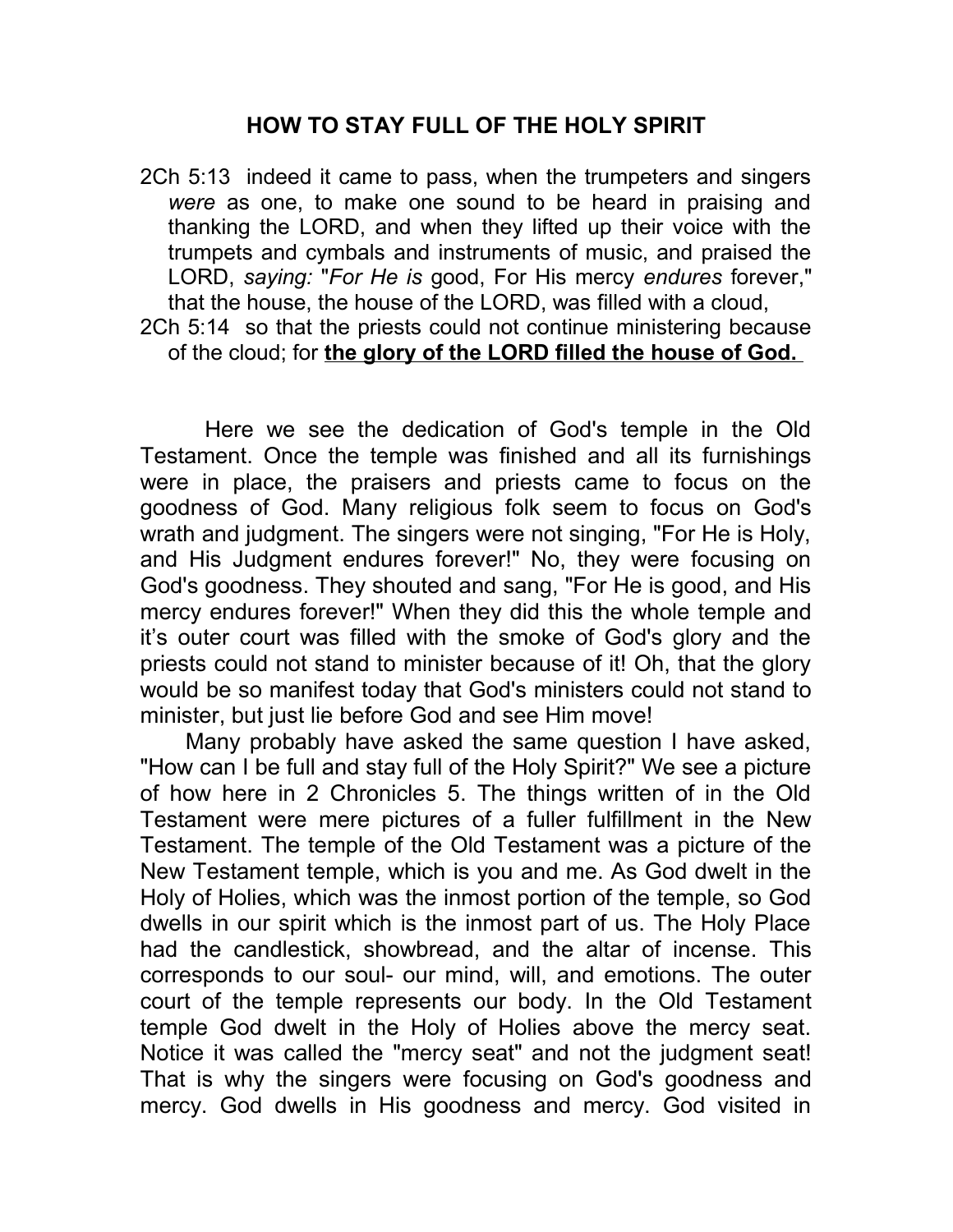judgment, but He dwells in goodness and mercy today! When they magnified God's goodness and mercy, then the glory of God came out of the Holy of Holies, out into the Holy Place, and then out into the court where the ministers were. *God's glory is connected with God's goodness and mercy.*

## **Exo 33:18 And he [Moses] said, "Please, show me Your glory."**

 Here we see that Moses asked to see God's glory. Now what do you think Moses was ready to see and hear- Maybe a pyrotechnic light show? Let's see what God's glory was and how it manifested!

## **Exo 33:19 Then He said, "I will make all My goodness pass before you, and I will proclaim the name of the LORD before you, and will be gracious to whom I will be gracious, and will shew mercy on whom I will shew mercy.**

 Moses asked to see God's glory, and God said, "Ok, I will make ALL of my goodness pass before you, and I will show mercy.." God's glory is His goodness and mercy! So when the singers magnified God's goodness and mercy, guess what? God's glory was released to fill the whole house of the Lord!

 So how does this apply to us today? We are the temple of the Lord now!

## **1Co 3:16 Know ye not that ye are the temple of God, and** *that* **the Spirit of God dwelleth in you?**

 God dwells in us by His Spirit in our inner man, our spirit. It is nice to have Him in our spirit, but it would be nicer to have Him manifest in our soul, and even in our body. How is this going to happen? The same way it happened in the Old Testament temple! It will happen when we stop focusing on our problems, our failures, and our own needs and wants, and turn our focus upon God within us. Our focus however needs to be directed specifically to God's goodness and His mercy to us through the person of Jesus Christ and His finished work. When we focus on God in us being good and merciful to us all of the time, **then God's glory [all of His goodness and mercy] will be released to fill all of the house of God**. Could it be that simple? Yes